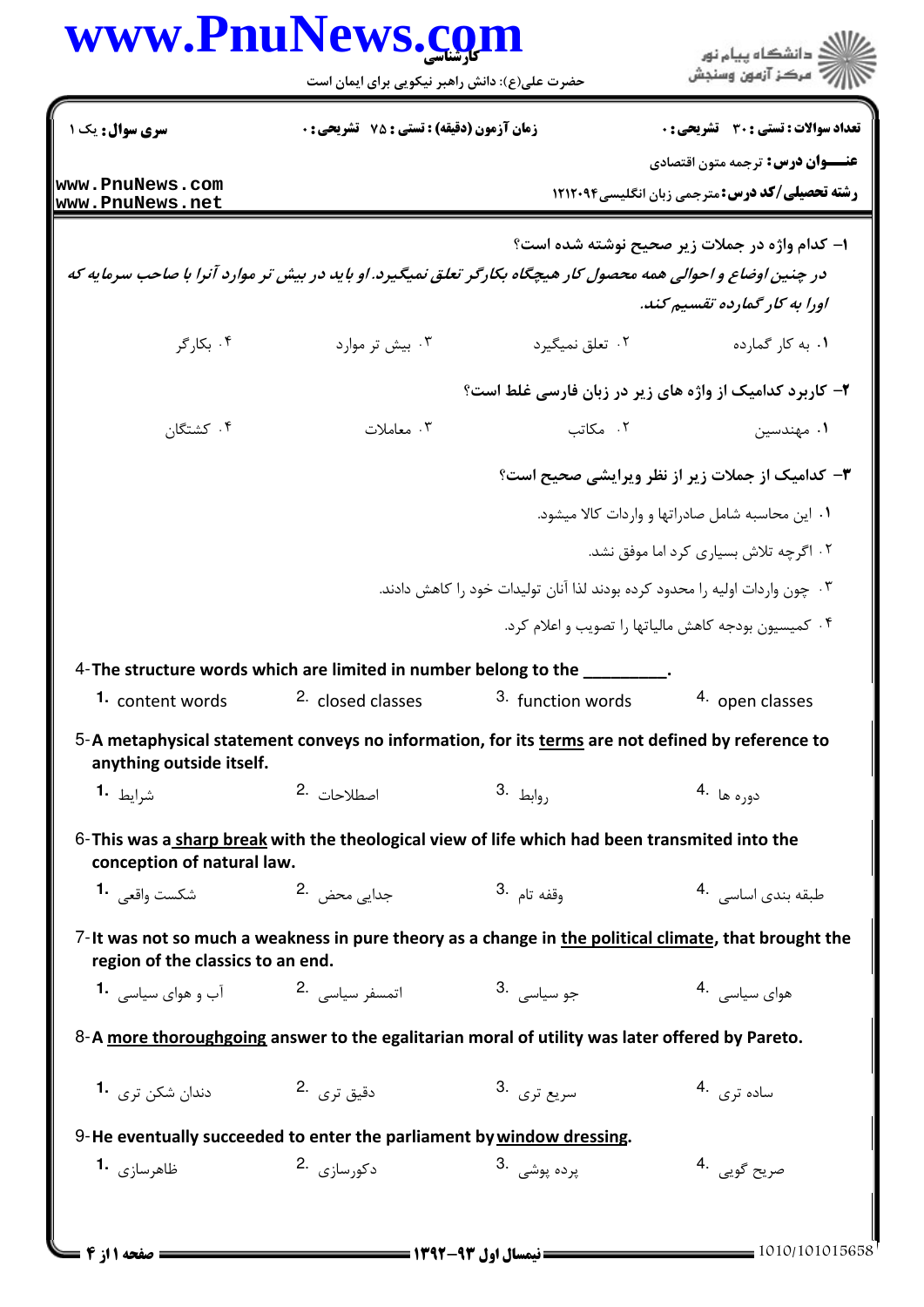|                                                   |                                                                                                   | حضرت علی(ع): دانش راهبر نیکویی برای ایمان است          | مركز آزمون وسنجش                                                                                         |  |
|---------------------------------------------------|---------------------------------------------------------------------------------------------------|--------------------------------------------------------|----------------------------------------------------------------------------------------------------------|--|
| سری سوال: یک ۱                                    | زمان آزمون (دقیقه) : تستی : 75 ٪ تشریحی : 0                                                       |                                                        | تعداد سوالات : تستى : 30 - تشريحي : 0                                                                    |  |
| www.PnuNews.com<br>www.PnuNews.net                |                                                                                                   |                                                        | <b>عنـــوان درس:</b> ترجمه متون اقتصادي<br><b>رشته تحصیلی/کد درس: مترجمی زبان انگلیسی1۲۱۲۰۹۴</b>         |  |
| logical economic analysis.                        |                                                                                                   |                                                        | 10-Despite their often brilliant insights, the British philosophers did not formulate a coherent body of |  |
| بدنه منسجمی برای تجزیه اقتصادی قانونی 1.          |                                                                                                   | نظام یکپارجه ای برای تحلیل اقتصادی منطقی <sup>.2</sup> |                                                                                                          |  |
| نظام یکسانی از تحلیل های منطقی اقتصادی .3         |                                                                                                   |                                                        | بدنه سالمي از تجزيه و تحليل اقتصادي مشروع 4.                                                             |  |
|                                                   | 11-Since the wage is at subsistence level and cannot be cut, the rate of profit falls.            |                                                        |                                                                                                          |  |
| در سطح بالاترى 1.                                 |                                                                                                   | در سطح امرار معاش 2.                                   |                                                                                                          |  |
| در سطحی پایین تر از حد طبیعی .3                   |                                                                                                   | در سطح جهانی <sup>4</sup> ۰                            |                                                                                                          |  |
|                                                   | 12-In the meantime, the interests that he was defending were falling out of fashion.              |                                                        |                                                                                                          |  |
| از مد می افتادند <b>1.</b>                        |                                                                                                   | از پا در می آمدند۔ 2                                   |                                                                                                          |  |
| از صحنه خارج مے <sub>،</sub> شدند۔ <sup>3</sup>   |                                                                                                   | از راه بدر می شدند <sup>4</sup> ۰                      |                                                                                                          |  |
|                                                   | 13-The price of this output is a matter of indifference.                                          |                                                        |                                                                                                          |  |
| تفاوت دا <sub>د</sub> د <b>-1</b>                 |                                                                                                   | بی تفاوت است 2.                                        |                                                                                                          |  |
| توفيري نمي كند .3                                 |                                                                                                   | موضوع بي تفاوتي است 4.                                 |                                                                                                          |  |
|                                                   | 14-The resources available to produce goods are limited, so that the goods themselves are scarce. |                                                        |                                                                                                          |  |
| <b>1.</b> كمياب                                   | موجود .2                                                                                          | فراوان .3                                              | در دسترس 4.                                                                                              |  |
|                                                   | 15-The equilibrium in the market should be maintained.                                            |                                                        |                                                                                                          |  |
| هماهنگی بازار باید حفظ شود <b>1</b> ۰             |                                                                                                   |                                                        | باید تعادل بازار حفظ شود 2.                                                                              |  |
| اجناس بطور متعادل باید در بازار نگه داشته شوند 8. |                                                                                                   |                                                        | نباید در بازار چندگانگی وجود داشته باشد 4.                                                               |  |
| much in response to changes in price.             | 16-The output of primary products tends to be inelastic which means that it does not change very  |                                                        |                                                                                                          |  |
| دارای انعطاف <b>1</b> ۰                           | بدون تغيير 2.                                                                                     | 3. پويا                                                | مدرن .4                                                                                                  |  |
| them.                                             | 17-The commodities ought to exchange at prices corresponding to the labour time embodied in       |                                                        |                                                                                                          |  |
| منطبق با <b>1</b> ۰                               | به غي <sub>ر أز</sub> .2                                                                          | به اندا <sub>زه</sub> 3.                               | به دليل <sup>.4</sup>                                                                                    |  |
|                                                   | 18-The prices of different goods and services change in very diverse ways over time.              |                                                        |                                                                                                          |  |
| بيش از پيش <b>1</b>                               | با گذشت <sub>زمان</sub> 2.                                                                        | گاه گاهي .3                                            | همبشه .4                                                                                                 |  |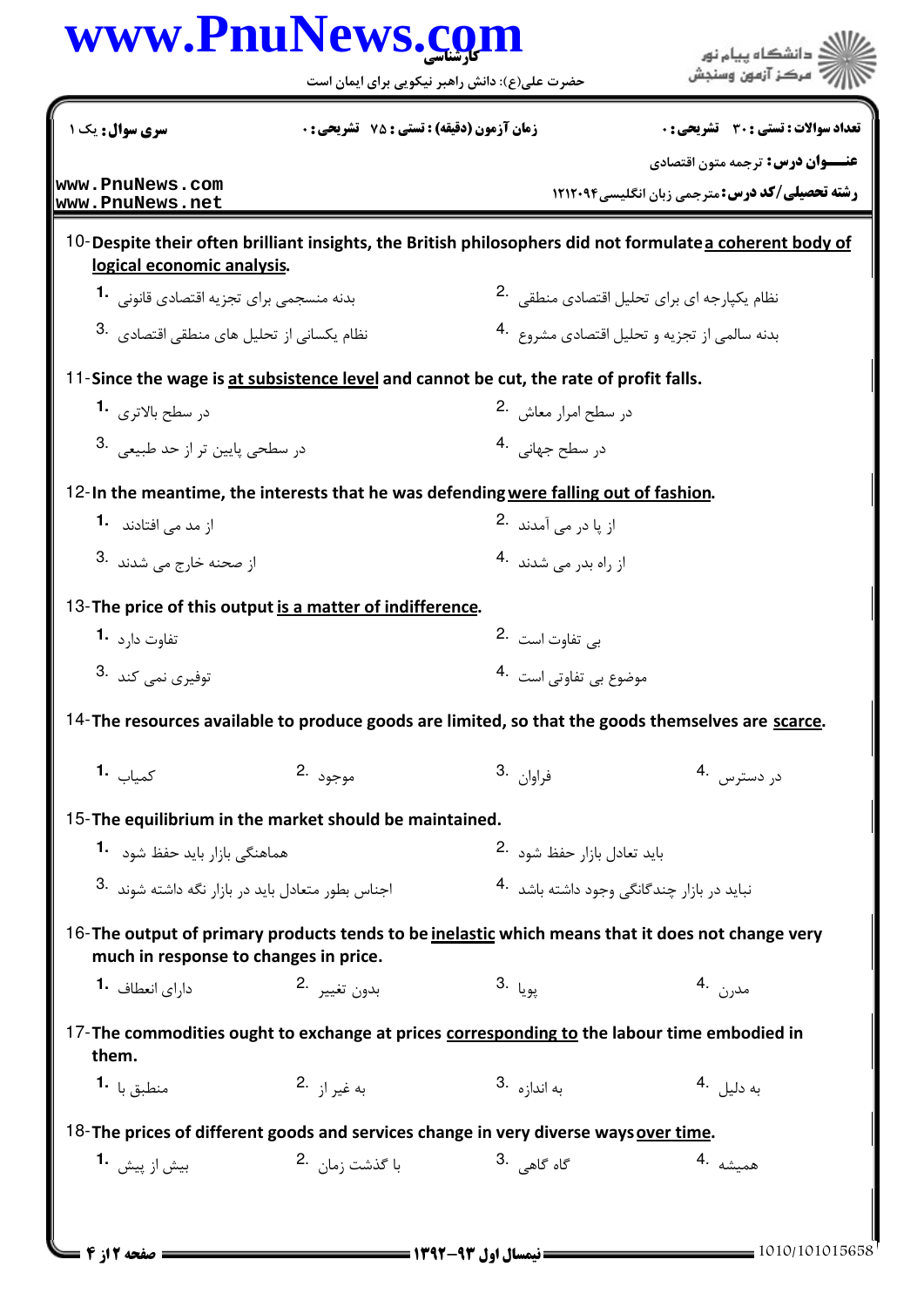| www.PnuNews.com                                                                                                                 |                                               |                                          | ار<br>اگ دانشگاه پيام <mark>نور</mark>                                                            |
|---------------------------------------------------------------------------------------------------------------------------------|-----------------------------------------------|------------------------------------------|---------------------------------------------------------------------------------------------------|
|                                                                                                                                 | حضرت علی(ع): دانش راهبر نیکویی برای ایمان است |                                          | 7' مرڪز آزمون وسنڊش                                                                               |
| سری سوال: یک ۱                                                                                                                  | زمان آزمون (دقیقه) : تستی : 75 ٪ تشریحی : 0   |                                          | تعداد سوالات : تستي : 30 ٪ تشريحي : 0                                                             |
| www.PnuNews.com                                                                                                                 |                                               |                                          | <b>عنـــوان درس:</b> ترجمه متون اقتصادي<br><b>رشته تحصیلی/کد درس: مترجمی زبان انگلیسی ۱۲۱۲۰۹۴</b> |
| www.PnuNews.net                                                                                                                 |                                               |                                          |                                                                                                   |
| 19-The government is forced to take disinflationary measures.                                                                   |                                               |                                          |                                                                                                   |
| میزان تورم را مشخص نماید <b>1</b> ۰                                                                                             |                                               | در جهت رفع تورم ملاک هایی ارائه نماید 2. |                                                                                                   |
| اقداماتی در جهت رفع تورم صورت دهد .3                                                                                            |                                               | تورم را اندازه بگیرد 4.                  |                                                                                                   |
| 20-The complaint about rising prices and balance of payments crises is amply justified.                                         |                                               |                                          |                                                                                                   |
| تابید نشده است <b>1۰</b>                                                                                                        |                                               | بخوبي تصويب مي شود۔2                     |                                                                                                   |
| توجيه زيادي ندارد .3                                                                                                            |                                               | بسيار توجيه يذير است 4.                  |                                                                                                   |
| 21-Pollution may actually have increased at a faster rate.                                                                      |                                               |                                          |                                                                                                   |
| با نرخ بالاترى <b>1</b>                                                                                                         | با سریع ترین میزان <sup>.2</sup>              | با بیشترین سرعت <sup>.3</sup>            | سريعتر <sup>.4</sup>                                                                              |
| 22-Such plant and machinary is to be installed and effectively operated in that factory by the<br>employers.                    |                                               |                                          |                                                                                                   |
| کارخانه و ماشین آلات <b>1</b> ۰                                                                                                 |                                               | دستگاه و ماشين آلات 2.                   |                                                                                                   |
| کا <sub>ر</sub> خانه و ماشین <sup>.3</sup>                                                                                      |                                               | دستگاه و ماشين 4.                        |                                                                                                   |
| 23-They hop between jobs in an economy where both the labour force and the jobs on offer are<br>continually changing.           |                                               |                                          |                                                                                                   |
| مشاغل ييشنهادى 1.                                                                                                               | 2. مشاغل آ <sub>ز</sub> اد                    | 3. مشاغل موجود                           | مشاغل عرضه شده 4.                                                                                 |
| 24-Whatever the precise mixture or reasons, the fact is that high unemployment has persisted in<br>parts of the north and west. |                                               |                                          |                                                                                                   |
| دلايل متعدد 1.                                                                                                                  | 2. اختلال دلايل                               | ترکیبی از دلایل <sup>3</sup> ۰           | دلایل ترکیب شده 4.                                                                                |
| 25-The union of two firms at the same production stage in the same industry is refered to as<br>horizontal merging.             |                                               |                                          |                                                                                                   |
| ادغام جمعی 1.                                                                                                                   | ادغام افقے 2.                                 | 3. ادغام عمودي                           | 4. ادغام عادي                                                                                     |
| 26-His immediate concern was with the question of post-war reconstruction.                                                      |                                               |                                          |                                                                                                   |
| نگرانی بلافصل . <b>1</b>                                                                                                        | توجه آني 2.                                   | توجه فو <sub>ر</sub> ي .3                | نگرانی اصلی 4.                                                                                    |
| 27-The price of oil tripled between 1973 and 1974.                                                                              |                                               |                                          |                                                                                                   |
| 1. increased six times                                                                                                          |                                               | 2. increased three times                 |                                                                                                   |
| 3. decreased three times                                                                                                        |                                               | 4. decreased six times                   |                                                                                                   |
| $28$ -In a nutshell, most economists agree that excess demand has also played a part.                                           |                                               |                                          |                                                                                                   |
| خلاصه کلام <b>1.</b>                                                                                                            | بطور کلی . <sup>2</sup>                       | در عين حال <sup>3</sup> .                | اما .4                                                                                            |